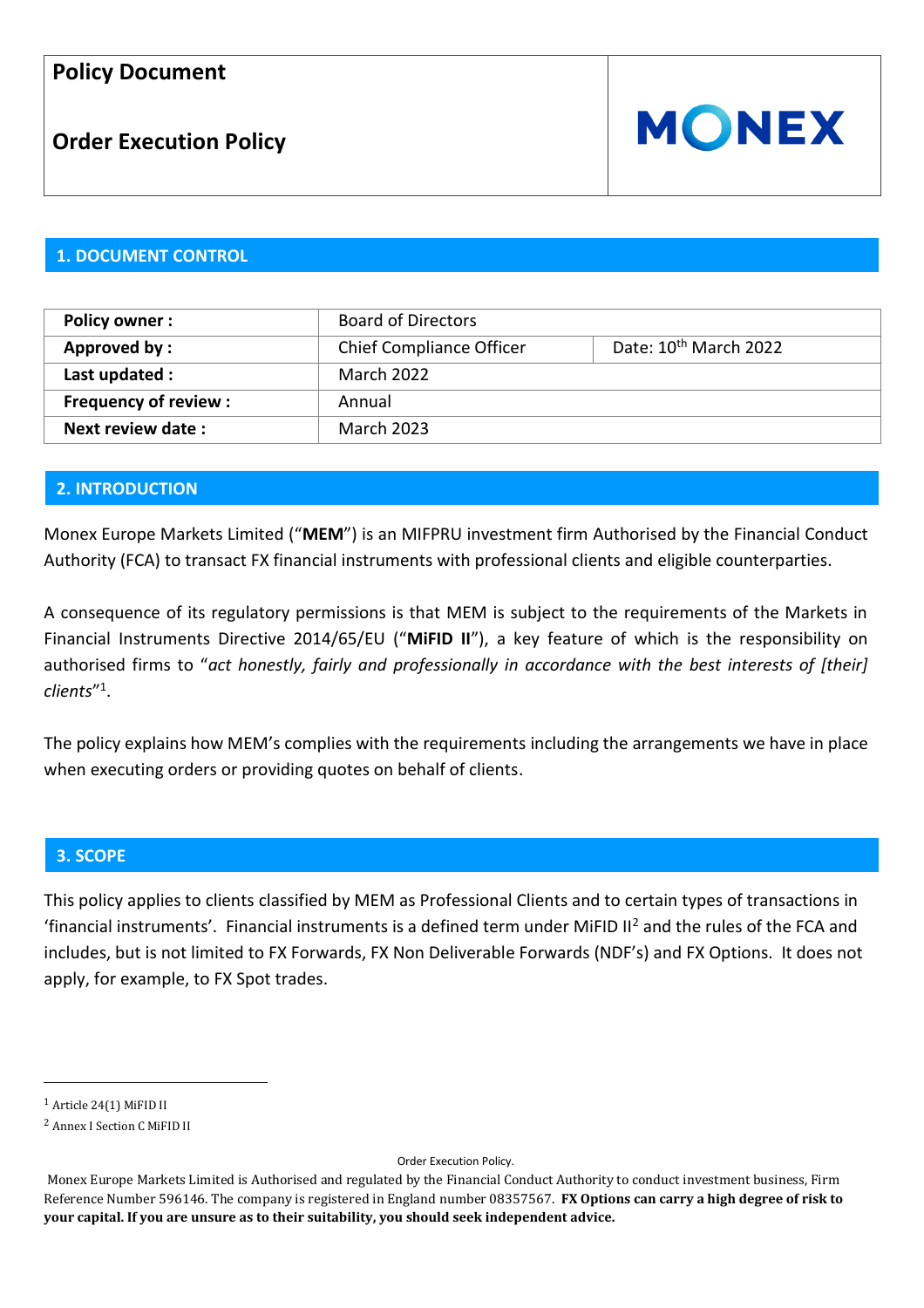**Order Execution Policy**



This Policy does not apply to business conducted with clients who we have categorised as Eligible Counterparties, accordingly we will not owe Best Execution for transactions entered into with Eligible Counterparties.

### **4. BEST EXECUTION OBLIGATION**

Best Execution is the overarching obligation for MEM to take all sufficient steps, when executing client orders in financial instruments on behalf of clients, to obtain the best possible result for its clients. We are required under MiFID II to take all sufficient steps to obtain the best possible result for you on a consistent basis, taking into consideration factors (the 'execution factors') and criteria (the 'execution criteria') relevant to the execution of that transaction as set out in Section 6 below.

This policy has been defined to ensure that we meet this requirement.

### **5. BEST EXECUTION - APPLICATION**

MEM owes a duty of Best Execution when it 'executes transactions on your behalf'. MEM will be executing transactions on your behalf where you legitimately rely on us to protect your interests in relation to pricing and other elements of the transaction (such as size) that may be affected by the choices we make. We are authorised to deal directly with you as principal in transactions relating to regulated financial instruments on a matched principal basis, a limitation that requires us to hedge our risk.

When we provide quotes to you or negotiate a price with you upon your request (i.e. dealing on a request for quote (RFQ) basis) we will consider the nature of the request with respect to the Four Fold Test published by the European Commission to determine whether you are placing legitimate reliance on us. The Four Fold Test entails the consideration of the following factors:

- (i) which party initiates the transaction where we approach you and suggest that you should enter into a transaction, it is more likely that you will be placing reliance on us. The reverse is true where you initiate transactions;
- (ii) market practice where the practice in the relevant market suggests you take responsibility for the pricing and other elements of the transaction (e.g. it is common market practice to "shop around" for a quote), it is less likely that you will be placing reliance on us;

Order Execution Policy.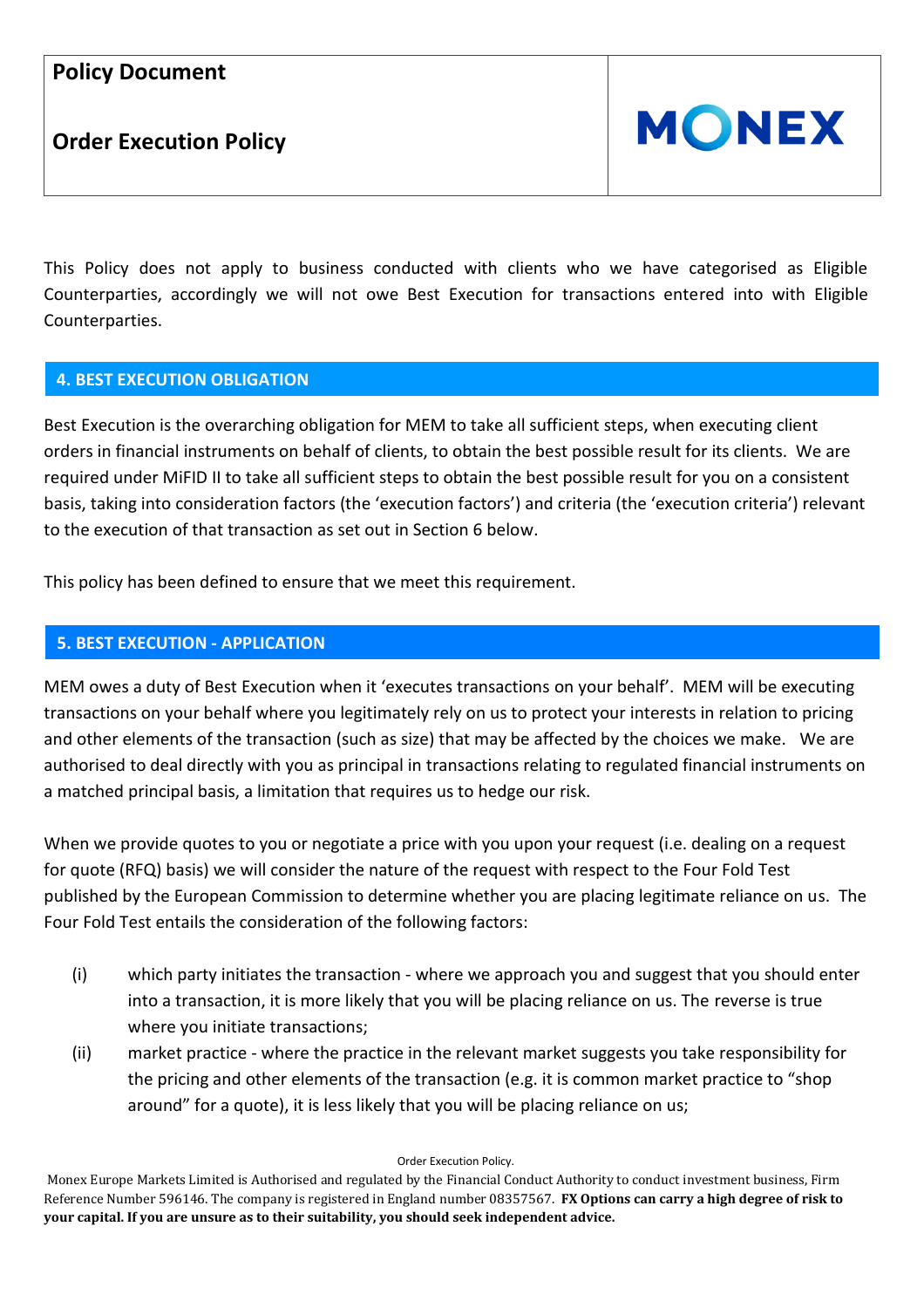# **Order Execution Policy**



- (iii) the relative levels of price transparency within a market if we have ready access to prices in the market in which we operate, whereas you do not, it is more likely that you will be placing reliance on us, whereas if our access to pricing transparency is equal, similar or to your benefit, it is less likely that you will be placing reliance on us; and
- (iv) where information (including this policy) about our services and our agreements with you do not indicate or suggest a relationship of reliance, it is less likely that you will be placing reliance on us.

Where the consideration of the above factors indicates that you are not legitimately relying on us, then Best Execution will not apply. However, even where Best Execution rules do not apply we must and will act honestly, fairly and professionally in accordance with your best interests.

### **6. EXECUTION FACTORS AND CRITERIA**

In determining best execution, we consider the following **execution factors**:

- price;
- costs (including fees charged for execution, and clearing and settlement costs);
- speed of execution;
- the likelihood of execution and settlement;
- the size and nature of the order; and
- any other consideration that we deem to be relevant to the execution of the order.

When determining the relative importance of these execution factors we consider the following **execution criteria**:

- the characteristics of the client;
- the characteristics of the order (including the type of order, size and likely market impact);
- the characteristics of the Financial Instrument which is the subject of the order;
- the characteristics of the execution venues to which the order can be directed; and
- any other circumstances that we deem to be relevant to the execution of that order.

Typically, we would expect that price and speed of execution are the priority factors for most clients' circumstances.

#### Order Execution Policy.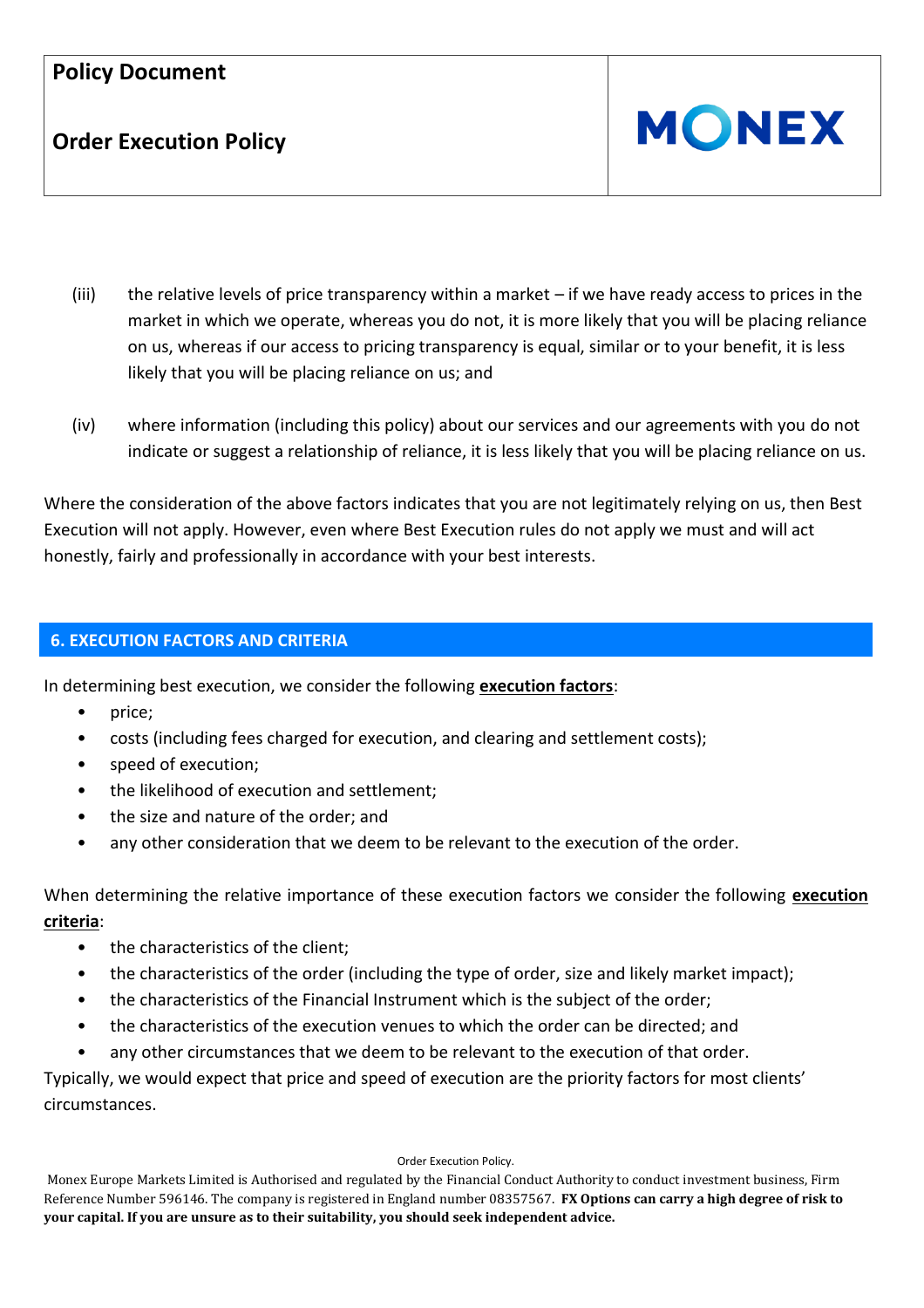# **Order Execution Policy**



We will always use reasonable endeavours to act in accordance with this policy, but we do not guarantee that the best possible price will always be obtained in all circumstances. There may be occasions when we change the priorities given to the execution factors outlined above or where we deem that execution may not lead to the best possible result, for example in times of severe market disruption or in the event of a system outage

### **7. EXECUTION VENUES**

When you place an order with us, we will execute it with one of our liquidity partners, we use a number of leading international liquidity providers – our Top 5 execution Venues may be found on our website at: <https://www.monexeurope.com/wp-content/uploads/Monex-Europe-Markets-Limited-Top-5-Execution-Venues.pdf>

We keep the performance of our partners under ongoing review, to ensure that they maintain high quality standards in the execution services they provide.

### **8. CLIENT ORDER HANDLING**

When fulfilling orders for FX financial instruments, we generally execute comparable orders in chronological order of receipt.

We make every effort to handle all orders in a timely fashion in line with our clients' instructions and expectations, but may not always be able to do so where the characteristics of the order, prevailing market conditions or the instructions or interests of the client require otherwise.

Where we owe a duty of Best Execution and execute an order following specific instructions from a client, we will be treated as having satisfied our best execution obligations only in respect of the part or aspect of the order to which the client specific instructions relate. The fact that a client has given specific instructions which cover one part or aspect of the order will not release MEM from its best execution obligations in respect of any other parts or aspects of the client order which may not be covered by such instructions.

Unless there are specific instructions, limit orders are normally considered client orders in scope of Best Execution. Unless otherwise notified to MEM, you instruct us not to immediately make pubic (where we would otherwise be required to do so by applicable regulations) the client order details.

#### Order Execution Policy.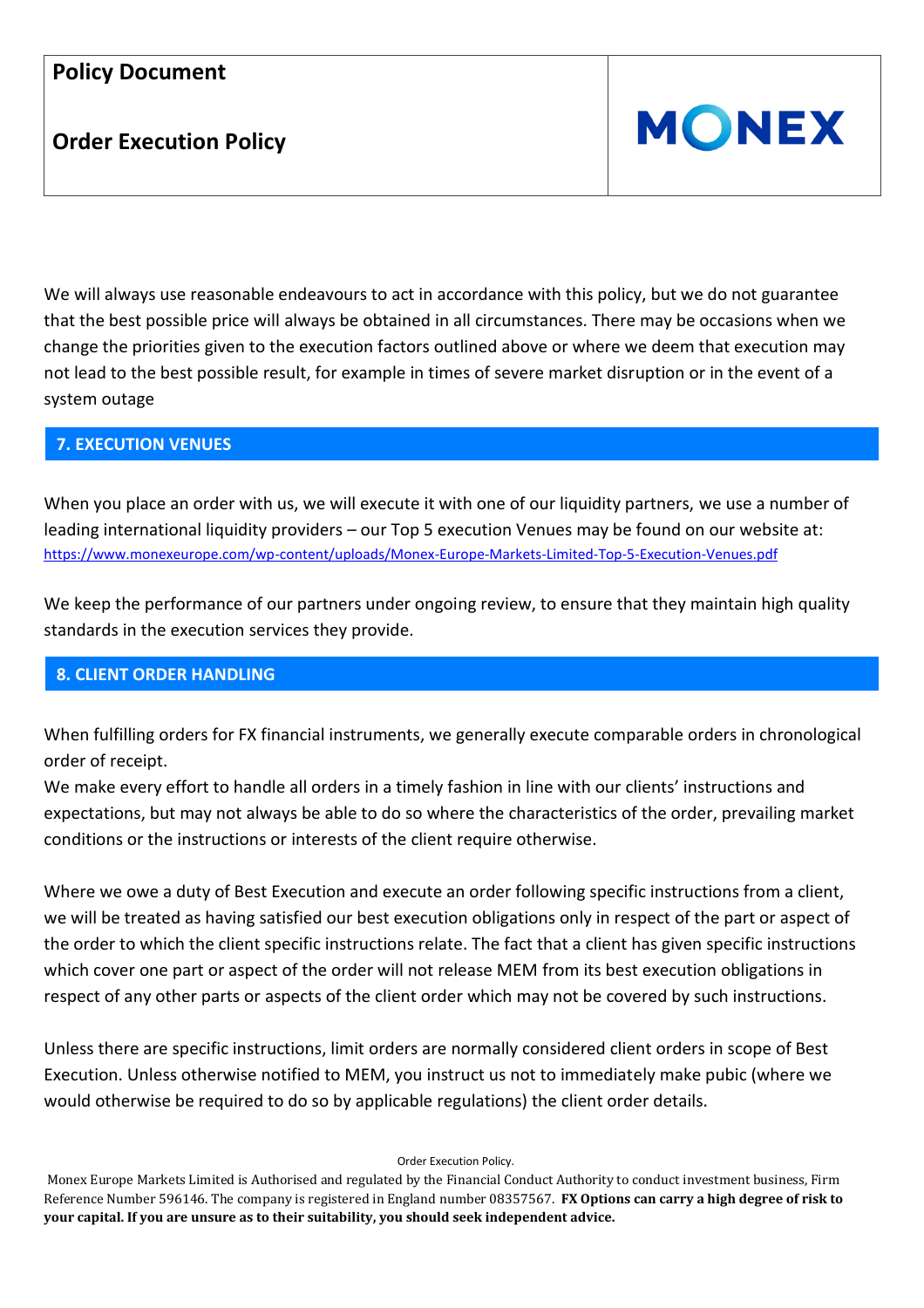# **Order Execution Policy**



### **9. SALES MARGIN**

When you trade with us, we will provide you with a single all in price/exchange rate that reflects a number of considerations

- Hedging Costs costs incurred in maintaining open positions with our liquidity providers including maintaining adequate margin call;
- Profit the amount of profit that Monex Group can take from the manufacturing the trade;
- Credit Risk credit risk reflecting the potential loss that would be incurred if you were to dishonour your contractual obligations;
- Funding cost cost of maintaining adequate resources to meet our regulatory capital requirements;
- Financial Crime Risk the higher the risk presented by the client then the greater the cost to service.

The price, costs and sales margin will may vary depending on the client and transaction.

For clients using our online platform "MonexPay" - further information on our spreads can be found on the Resource Centre. All clients will be within the discretionary spread limits unless informed otherwise.

#### **11. REVIEW AND MONITORING**

MEM has an obligation to monitor the effectiveness of its order execution arrangements and Order Execution Policy and, where appropriate, correct any deficiencies.

Also, in order to consistently provide the best possible client outcome, we review, at least annually, the adequacy of the execution venues and liquidity providers that we employ, in terms of the competitiveness of their pricing and the speed and accuracy of their delivery.

We review this policy and our associated order execution arrangements on an annual basis.

We will advise you when we make material changes to this policy and maintain a current version on our website.

#### **12. CLIENT NOTIFICATION CONSENT**

#### Order Execution Policy.